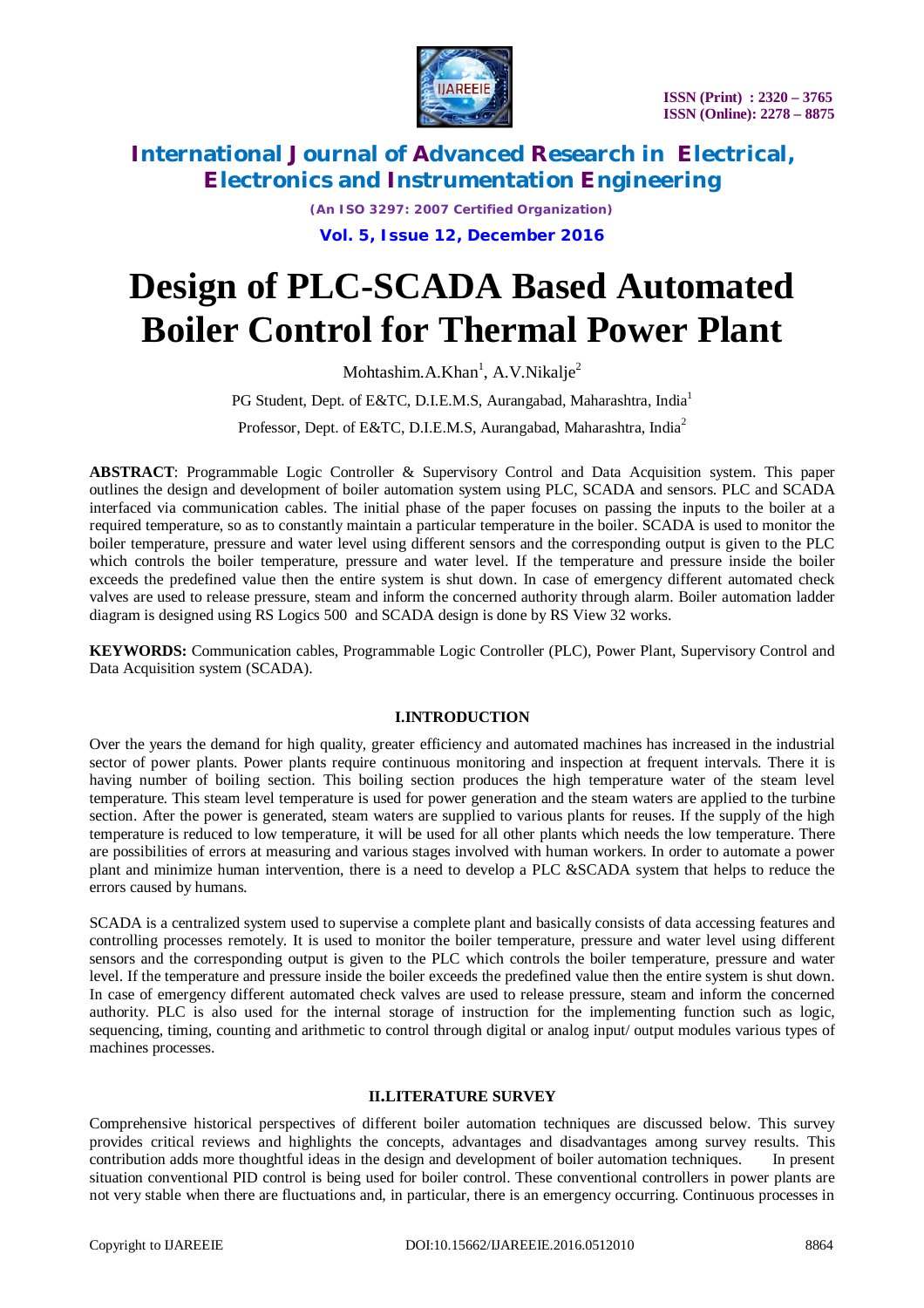

*(An ISO 3297: 2007 Certified Organization)*

### **Vol. 5, Issue 12, December 2016**

power plant and power station are complex systems characterized by nonlinearity, uncertainty and load disturbances. The conventional controllers do not work accurately in a system having nonlinearity in it. So, an intelligent control using PLC& SCADA is developed to meet the nonlinearity of the system for accurate control of the boiler steam temperature and pressure level. Embedded system based boiler automation system consist of GSM (Global System for Mobile Communication), PIC (Peripheral Interface Controller) and different sensors which is capable of monitoring the entire boiler temperature and pressure. The obtained temperature and pressure measured data are transferred through the PIC microcontroller. The microcontroller read the available data and processed.

If the temperature and pressure exceeded the maximum value then the user will be able to get information about the current temperature in any boiler by simply sending a boiler identification number [1], [3]. Microcontroller is programmed with the fuzzy knowledge base rule to control the boiler temperature. The temperature sensor is interfaced with the microcontroller to monitor the steam temperature and a level indicator circuit is used to indicate the water level inside the boiler chamber which is interfaced with the microcontroller and the corresponding outputs are given as the two inputs for the Fuzzy Inference System. After fuzzification of the inputs and applying suitable rules and defuzzifying the output the microcontroller generates appropriate control signals [2]. Fuzzy PID controller is used for temperature superheated steam of boiler based on the fuzzy control methodology. The control process is simulated through the Simulink MATLAB software. It shows that the system can demonstrate good control ability and dynamic effects even in large delay and stochastic disturbance circumstances [4]. From the literature works that are discussed; it is evident that have several disadvantages. In the proposed system the previous papers disadvantages are overcome by using PLC & SCADA for boiler automation to monitor and control the boiler temperature, pressure and water level in thermal power plant.

#### **III.OVERVIEW OF PROPOSED WORK METHODOLOGY**

Boiler is one of the most important parts in any power plant. Which require continuous monitoring and inspection at frequent interval. In Power plants it has number of boiling section. This boiling section produces the high temperature water of the steam. Boiler steam temperature in thermal power plant is very complex and hard to control, due to poorly understand the working principles; Boilers have many serious injuries and destruction of property. It is critical for the safe operation of the boiler and the steam turbine. Too low a level may overheat boiler tubes and damage them. Too high a level may interfere with separating moisture from steam and transfers moisture into the turbine, which reduces the boiler efficiency. Various controlling mechanism are used to control the boiler system so that it works properly, many control strategies have been applied to it. In order to automate a power plant and minimize human intervention, there is a need to develop a Boiler Automation system. It is achieved by using Programmable Logic Controller & Supervisory Control and Data Acquisition system that helps to reduce the errors caused by humans and avoids the catastrophic failure.

### *A. BOILER AUTOMATION USING PLC AND SCADA*

In order to automate a power plant and minimize human intervention, there is a need to develop a PLC &SCADA system that helps to reduce the errors caused by humans. PLC and SCADA interfaced through communication cables. SCADA is used to monitor the boiler temperature, pressure and water level using different sensors and the corresponding output is given to the PLC which controls the boiler temperature, pressure and water level**.**

Figure 1 shows the block diagram of boiler Automation which consists of PLC, SCADA and sensors to monitor and control the entire operation of boiler. Here Resistive Temperature detector Pt 100 (RTD PT 100) is used to measure the temperature, RT pressure switch is used to measure the pressure inside the boiler and float switches are used to detect the feed water level inside the boiler.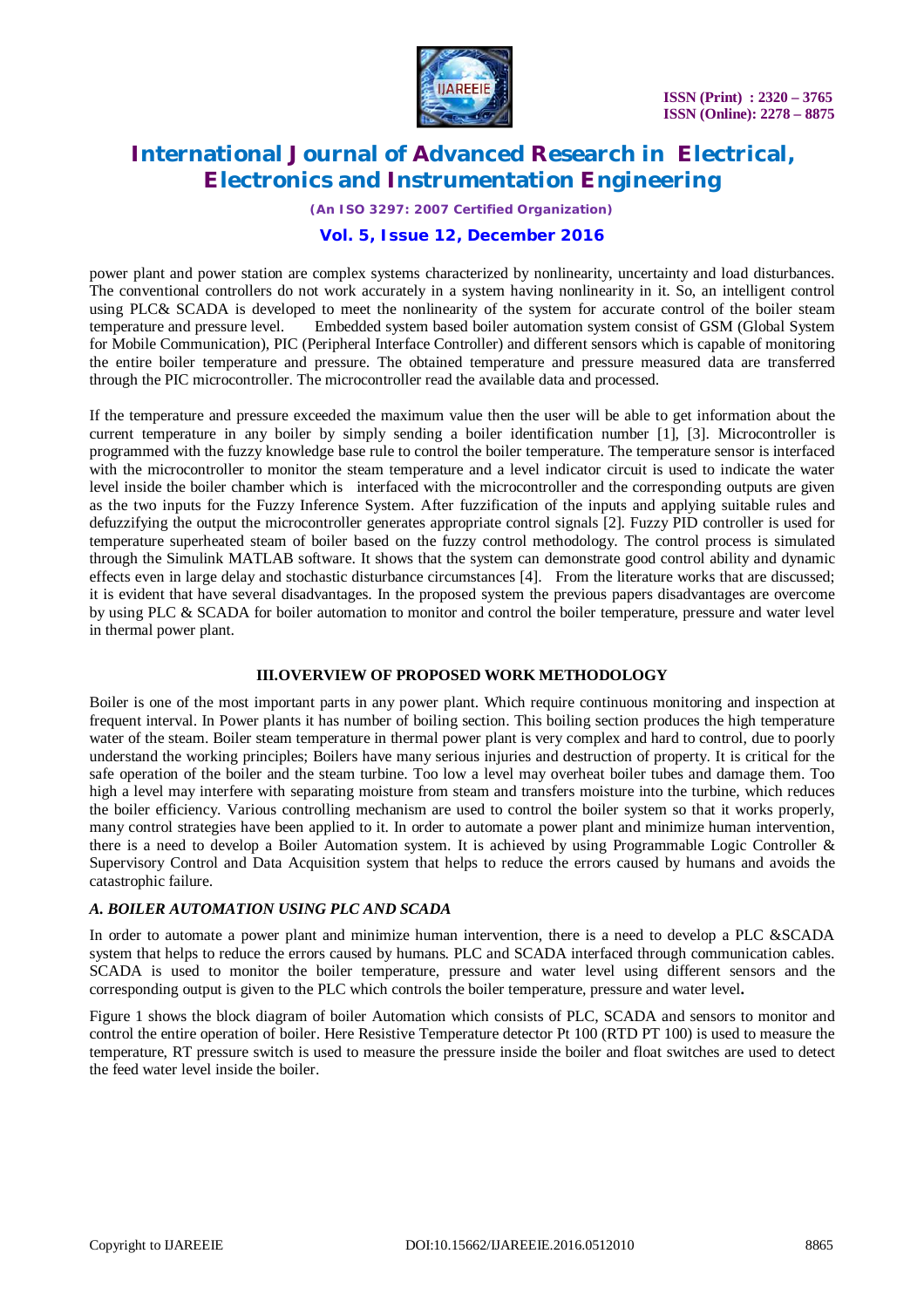

*(An ISO 3297: 2007 Certified Organization)*

### **Vol. 5, Issue 12, December 2016**



Fig. 1. Block Diagram of Boiler Automation

#### *B. BOILER OPERATION*

Water plays a major part in the generation of steam. Initially Pushbutton is switched ON then the PLC, SCADA, different sensors are switched ON. Feed water pump is switched ON by using feed water pump switch. Coal from the coal chamber passed to the water tube boiler. And the water from the water tank is allowed to pass through two parallel pipes to boiler and its temperature is measured. In one pump the flow rate is maintained at 130% and in another it is 75%. Thus the failure of any one pipe does not affect the boiler operation. Heater is switched ON by using PLC. Forced draft fan is used to force the air into the boiler to improve the combustion efficiency and its corresponding temperature and pressure are measured by sensors. The water is passed through economizer, thus the heat in the outgoing gases is recovered, by transferring its heat to the water. Then the heated water is made to flow through steam and water drum. In this, water should be maintained at least at 50%. For sensing water level Float switches are used. When the level is lesser than or greater than 50%, Float switches senses the level change and sends the appropriate control signal to the PLC. Thus, in spite of any changes in disturbance variable, the water level can be maintained at 50% by proper tuning of PID controller. Water in the water drum is maintained at more than 75%.

When the water is less than 2000 liters then motor will be switched ON. If the temperature and pressure inside boiler exceeds then entire system will be in OFF state. The corresponding automated check valves are opened to avoid catastrophic failure.

#### *C. CONTROL PARAMETERS*

#### **Temperature Control**

Steams drum temperature, Underbed boiler temperature, Force draft temperature, Flue gas temperature, Induced draft temperature, feed water temperature.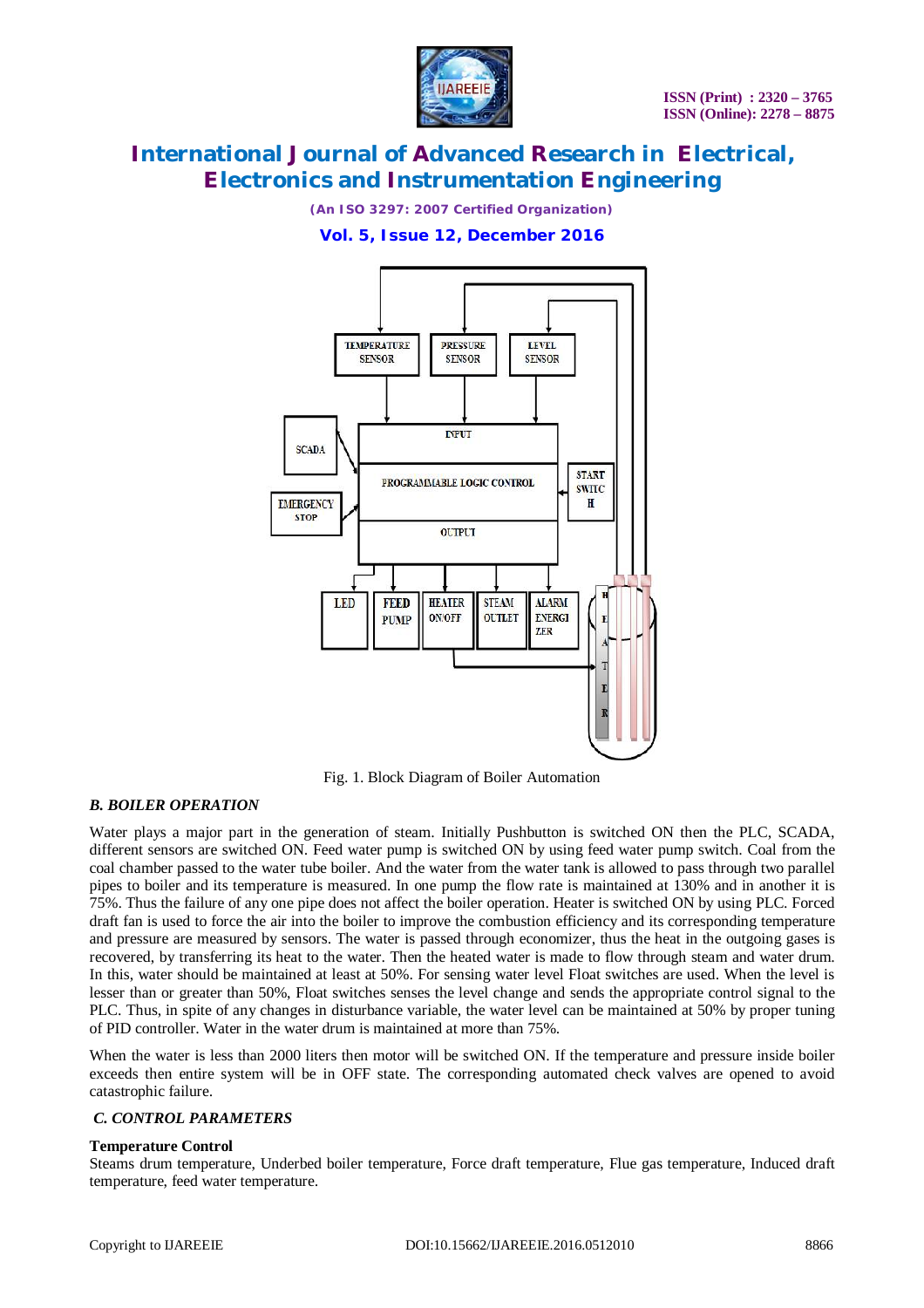

*(An ISO 3297: 2007 Certified Organization)*

# **Vol. 5, Issue 12, December 2016**

#### **Pressure Control**

Force draft pressure, Induced draft pressure, Steam drum pressure, Turbine inlet steam pressure, and flue gas pressure.

#### **Level Control**

Steam Drum level, Water level



Fig. 2. Water Tube Boiler

#### *D. BOILER*

Boiler is essentially a closed vessel into which water is heated until the water is converted into steam at required pressure. There are mainly two types of boiler – water tube boiler and fire tube boiler. At first Fuel (g pressure. There are mainly two types of boiler – water tube boiler and fire tube boiler. is burnt in a furnace and hot gasses are produced which is shown in Fig.2. These hot gasses come in contact with water vessel where the heat of these hot gases transfer to the water and consequently steam is produced in the boiler. Then this steam is piped to the turbine of thermal power plant. There are many different types of boiler used for different purposes like running a production unit, sterilizing equipment, sanitizing some area, to warm up the surroundings etc.



Fig. 3. Resistance Temperature Detector

#### *E. TEMPERATURE SENSOR*

Resistance Temperature Detector (RTD PT 100) is used to sense the temperature variation. It is a passive circuit element whose resistance increases with increasing temperature in a predictable manner. A PT-100 is a precision platinum resistor that exhibits 100 ohm at 00c. Fig.3 shows the typical RTD. To measure the resistance, it is essential to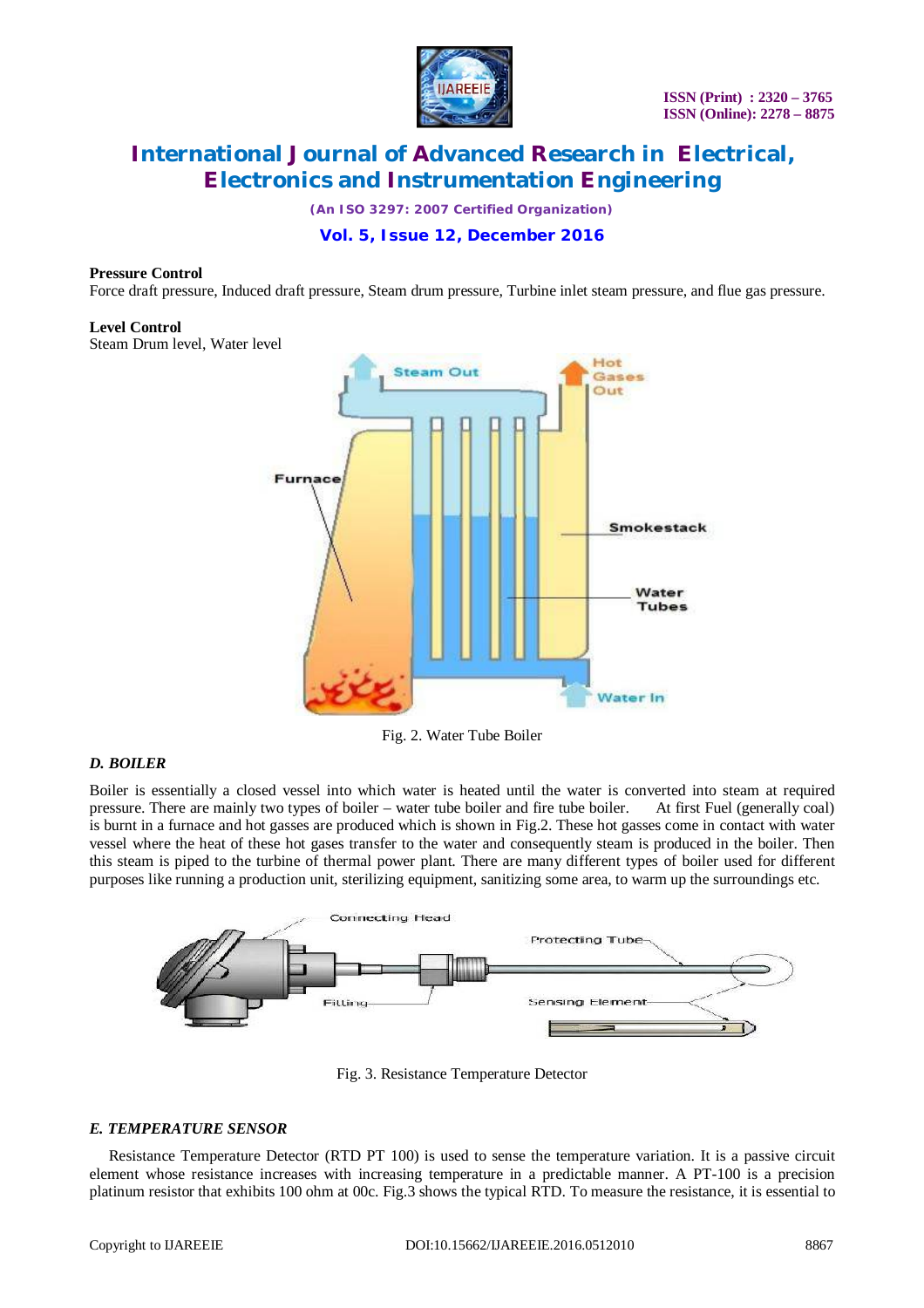

*(An ISO 3297: 2007 Certified Organization)*

### **Vol. 5, Issue 12, December 2016**

convert it to a voltage and use the voltage to drive a differential input amplifier. The differential input amplifier will reject the common mode noise on the leads of the RTD and provide the greatest voltage sensitivity.

 The RTD signal is usually measured one of two ways: either by connecting the RTD element in one leg of a Wheatstone bridge excited by a constant reference voltage or by connecting it in series with a precision current reference and measuring the corresponding IR voltage drop.

#### *F. PRESSURE SENSOR*

 RT pressure switch is used to sense the pressure inside the boiler. RT Series pressure switches utilize a seamless bellows as sensing element. The bellows can be either phosphor bronze or stainless steel to suit various kinds of process medium. The mechanism is enclosed in a weather proof (IP66) enclosure which can be of either DMC (Die Cast Aluminum).Pressure ranges between -1 to 30 bar [8].



Fig. 4. Float Switches

### *G. FLOAT SWITCHES*

A float switch is a device used to detect the level of liquid within a tank which is illustrated in Fig.4. The switch may be used in a pump, an indicator, an alarm, or other devices. Float switches range from small to large and may be as simple as a mercury switch inside a hinged float or as complex as a series of optical or conductance sensors producing discrete outputs as the liquid reaches many different levels within the tank [7].

#### **IV. PLC AND SCADA**

#### *A. PROGRAMMABLE LOGIC CONTROLLER*

Programmable Logic Controller (PLC) is a digital computer used for the automation of various electromechanical processes in industries [6]. PLC consists of a microprocessor which is programmed using the computer language. The program is written on a computer and is loaded into the PLC via communication cable. These loaded programs are stored in non volatile memory of the PLC. During the transition of relay control panels to PLC, the hard wired relay logic was exchanged for the program fed by the user. A visual programming language known as the Ladder Logic was created to program the PLC. The Architecture of PLC is illustrated in Fig.5.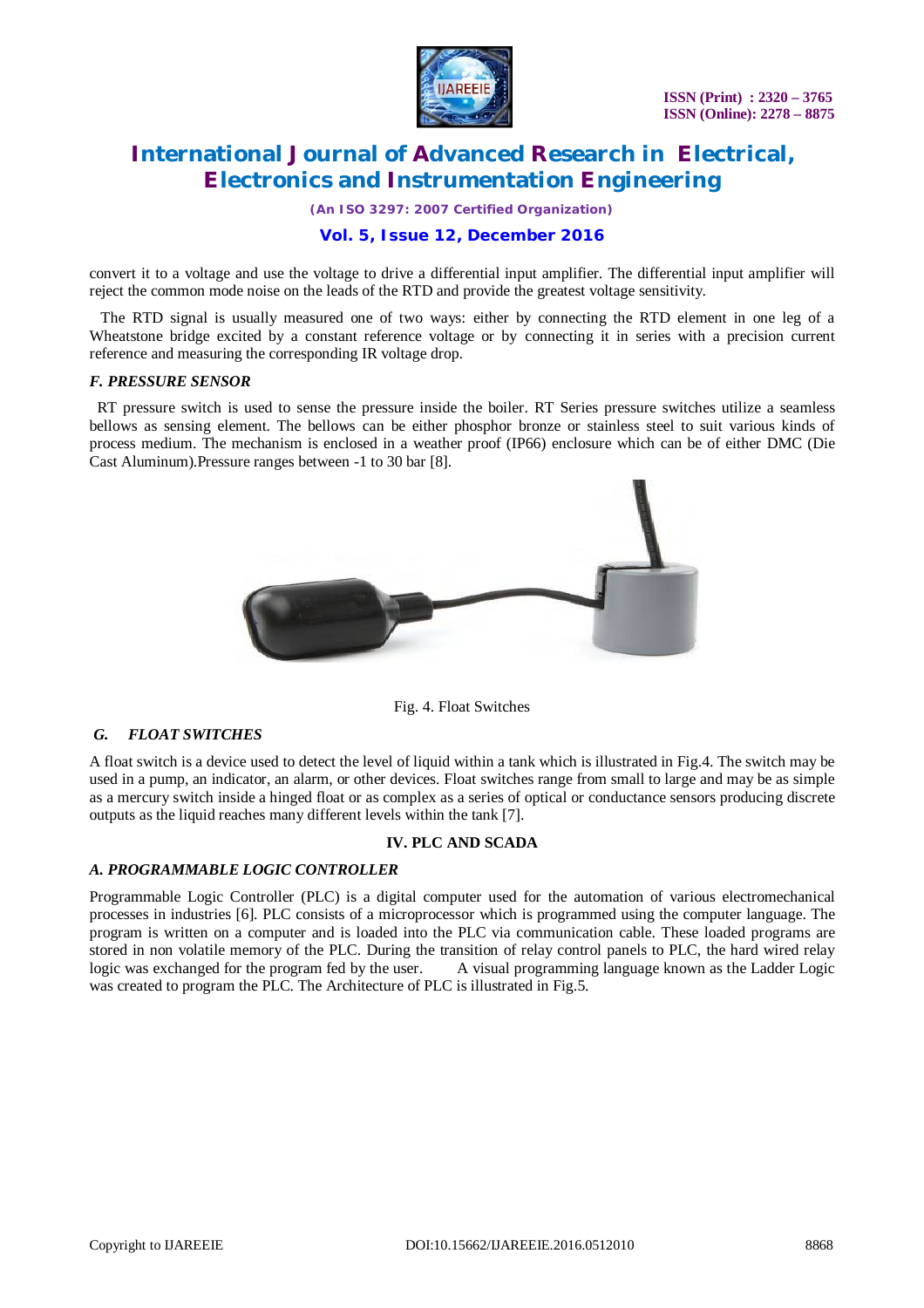

*(An ISO 3297: 2007 Certified Organization)*

# **Vol. 5, Issue 12, December 2016**



#### Fig. 5. Architecture of PLC

### *B. SUPERVISORY CONTROL AND DATA ACQUISITION SYSTEM*

SCADA (Supervisory Control and Data Acquisition) is a centralized system used to supervise a complete plant and basically consists of data accessing features and controlling processes remotely. It is a system operating with coded signals over communication channels so as to provide control of remote equipment (using typically one communication channel per remote station). The control system combined with a data acquisition system by adding the use of coded signals over communication channels to obtain information about the status of the remote equipment for display or for recording functions [5].

### **VI.CONCLUSION**

In this paper, Boiler Automation using PLC and SCADA was designed and implemented. Different sensors are used to measure the temperature, pressure and water level. SCADA is used to monitor the parameters and PLC used to control the operation. If the temperature and pressure exceed predefined value then the entire setup will shut down and automatic check valves are opened to release the steam and pressure. In case of emergency alarm was energized and automatic check valves are opened to avoid catastrophic failure. Ladder diagram of Allen Bradley PLC is simulated using RS Logic 500 and the SCADA design of boiler automation is simulated using RS View 32 software. The future research is to focus on the application oriented implementation of remote monitoring of boiler Automation by SCADA internet access.